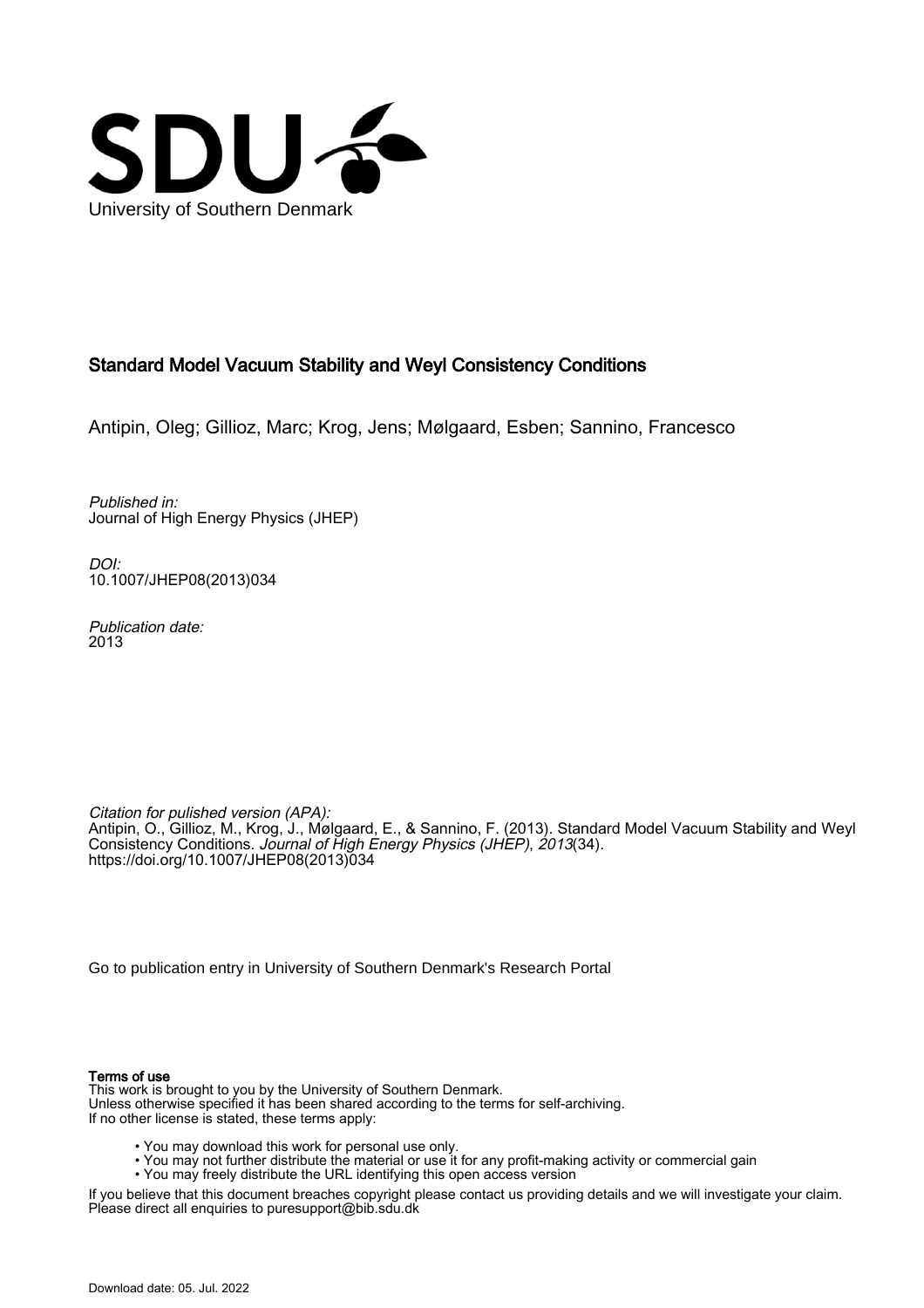# **Standard Model Vacuum Stability and Weyl Consistency Conditions**

Oleg Antipin,<sup>\*</sup> Marc Gillioz,<sup>[†](#page-1-1)</sup> Jens Krog,<sup>[‡](#page-1-2)</sup> Esben Mølgaard,<sup>[§](#page-1-3)</sup> and Francesco Sannino<sup>[¶](#page-1-4)</sup>

CP**<sup>3</sup>** -Origins *& the Danish Institute for Advanced Study* DIAS*,*

*University of Southern Denmark, Campusvej 55, DK-5230 Odense M, Denmark.*

## Abstract

At high energy the standard model possesses conformal symmetry at the classical level. This is reflected at the quantum level by relations between the different  $β$  functions of the model. These relations are known as the Weyl consistency conditions. We show that it is possible to satisfy them order by order in perturbation theory, provided that a suitable coupling constant counting scheme is used. As a direct phenomenological application, we study the stability of the standard model vacuum at high energies and compare with previous computations violating the Weyl consistency conditions.

*Preprint: CP*<sup>3</sup> *-Origins-2013-020 & DIAS-2013-20*

<span id="page-1-1"></span><span id="page-1-0"></span><sup>∗</sup> [antipin@cp3.dias.sdu.dk](mailto:antipin@cp3.dias.sdu.dk)

<span id="page-1-2"></span><sup>†</sup> [gillioz@cp3.dias.sdu.dk](mailto:gillioz@cp3.dias.sdu.dk)

<span id="page-1-3"></span><sup>‡</sup> [krog@cp3.dias.sdu.dk](mailto:krog@cp3.dias.sdu.dk)

<span id="page-1-4"></span><sup>§</sup> [molgaard@cp3.dias.sdu.dk](mailto:molgaard@cp3.dias.sdu.dk)

<sup>¶</sup> [sannino@cp3.dias.sdu.dk](mailto:sannino@cp3.dias.sdu.dk)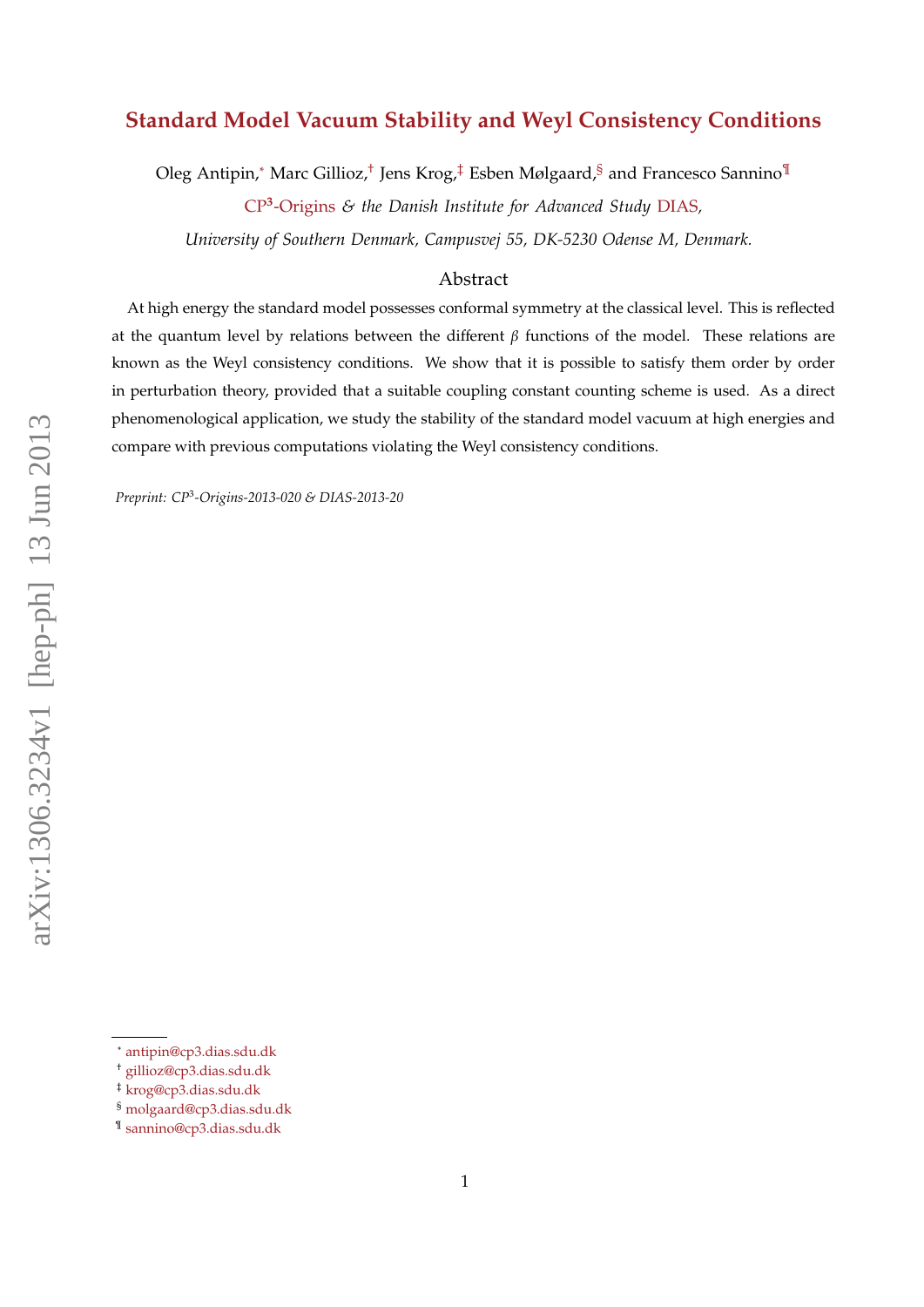#### **I. INTRODUCTION**

With the discovery of the Higgs boson and the measurement of its mass, all the parameters of the standard model are now determined by experimental data with reasonable accuracy. Since the standard model is a renormalizable theory, its validity can be extended to any energy scale. Although the theory, as it is, is certainly incomplete, most notably because it does not account for the experimental evidence of neutrino masses and missing mass in the universe, the time has come to ask whether the standard model is a valid description of physical phenomena up to the scale where gravity becomes strongly coupled, i.e. the Planck scale. For this possibility to be realized, it is necessary for the theory to possess a stable (or long-lived metastable) vacuum through the entire energy range.

Intriguingly, the measured values of the standard model couplings at the electroweak scale seem to lead to a peculiar situation near the Planck scale: the standard model is very close to the boundary between a stable and an unstable vacuum. A precise determination of the fate of the standard model relies, of course, on a precise knowledge of its couplings. The most relevant of these, both in terms of impact and uncertainty, are the top-Yukawa coupling, related to its mass measurement, and the Higgs self-coupling measured indirectly via its mass [\[1\]](#page-12-0). At the same time, however, relevant uncertainties come also from the theory side. For example, since the determination of the vacuum stability in the standard model requires the running of its couplings over 16 orders of magnitude, theorists should provide the most precise computations possible. Much effort has been put into this task, and recently the three-loop  $\beta$  functions in the  $\overline{\text{MS}}$  scheme have been obtained for the gauge [\[2,](#page-13-0) [3\]](#page-13-1), Yukawa [\[4\]](#page-13-2) and Higgs quartic coupling [\[5–](#page-13-3)[7\]](#page-13-4). At the same time, the determination of the  $\overline{\text{MS}}$  parameters at the electroweak scale has been upgraded to the next-to-leading order [\[8–](#page-13-5)[10\]](#page-13-6), so that state-of-the-art computations are now possible using two-loop matching and three-loop running of the coupling constants, together with a computation of the Higgs effective potential at two-loop order and including resummation of logarithms [\[9,](#page-13-7) [11\]](#page-13-8). The results seem to indicate that the standard model lives in a tiny region of metastability.

In this paper we will argue that the running of the couplings should be determined, together with its implication for the vacuum stability of the theory, via a more consistent framework. While it is true that the three-loop  $\beta$  functions of the gauge, Yukawa and quartic couplings describe the most accurate determination of the running for each coupling separately, we will show that the correlated running of the different couplings requires a different counting in loops. The starting point of our argument is the conformal symmetry of the standard model. In the energy regime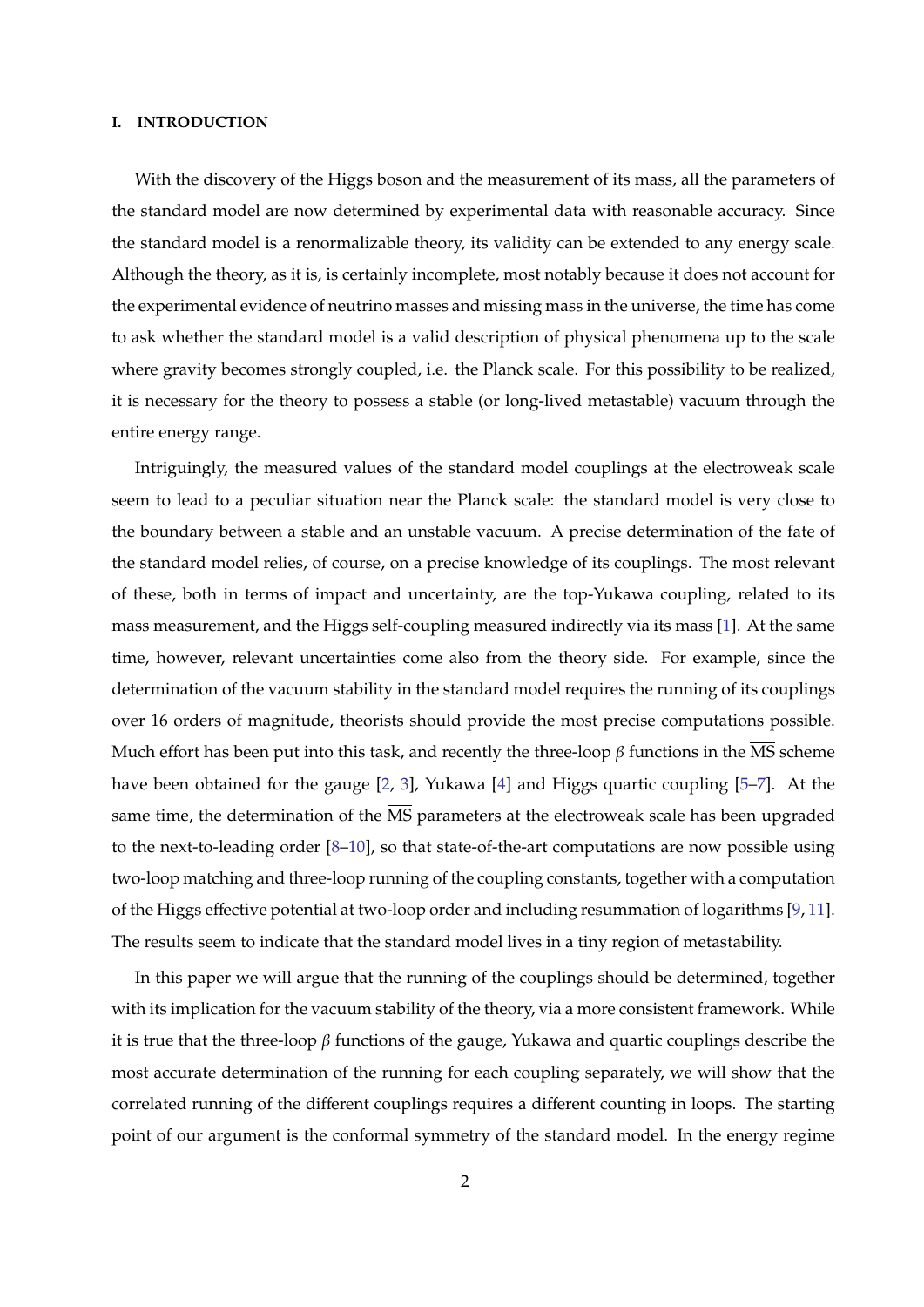$E \gg v \approx 246$  GeV, the only operator with a dimensionful coupling,  $H^{\dagger}H$ , can be neglected and the theory possesses a conformal symmetry at the classical level. This symmetry is, of course, broken at the quantum level, even in the absence of an explicit mass term for the Higgs field. This leads to a renormalization group (RG) flow. Nevertheless, not all consequences of the conformal symmetry are lost in the quantum theory. Among the remnants of the conformal symmetry, there exist a set of relations between the  $\beta$  functions of the different couplings, known as the Weyl consistency conditions [\[12–](#page-13-9)[14\]](#page-13-10). These relations are made explicit below, and relate the coefficients of the  $\beta$  functions at different loop orders. The one-loop running of the Higgs quartic coupling is, for instance, tightly related to the two-loop running of the top Yukawa and the three-loop running of the gauge couplings. The state-of-the-art computations, going to the three-loop order in gauge, Yukawa and quartic couplings (which we shall denote by 3-3-3 counting), explicitly break the Weyl consistency conditions. Establishing a *precision running* of the standard model couplings certainly requires that the conformal symmetry of the model is respected.

A consistent counting of the different loops contributing to the various  $\beta$  functions respecting the conformal symmetry is possible. As we shall show, one has to consider the gauge  $β$  functions at one loop order above the Yukawa one, and two orders above the quartic one. With the current knowledge of the  $\beta$  functions, this permits only a counting of the type 3-2-1, i.e. at three-loop in gauge, two in Yukawa and one in the quartic coupling. If one wants to consider the running of the Higgs self-interactions at the three-loop order, a 5-4-3 counting is required, and therefore the knowledge of the gauge and Yukawa  $\beta$  functions to higher precision is needed.

The content of this work is organised as follows. In Section [II,](#page-3-0) the Weyl consistency conditions on the  $\beta$  functions are reviewed and they are shown to hold in the standard model in Section [III.](#page-5-0) A perturbative counting consistent with the conformal symmetry is established in Section [IV.](#page-8-0) The explicit analysis of the vacuum stability according to the consistent 3-2-1 counting scheme is then presented in Section [V,](#page-9-0) where we also compare our results to the existing ones. We offer our conclusions in Section [VI.](#page-11-0)

## <span id="page-3-0"></span>**II. CONFORMAL SYMMETRY AND WEYL CONSISTENCY CONDITIONS**

We first review briefly the derivation of the Weyl consistency conditions. For a complete overview in two and four dimensions we refer to the seminal work of Osborn [\[14\]](#page-13-10). Consider a conformal theory augmented by a set of dimension four marginal operators breaking the conformal symmetry at the quantum level. With each such operator  $O^i$  is associated a coupling  $g_i$ , so that the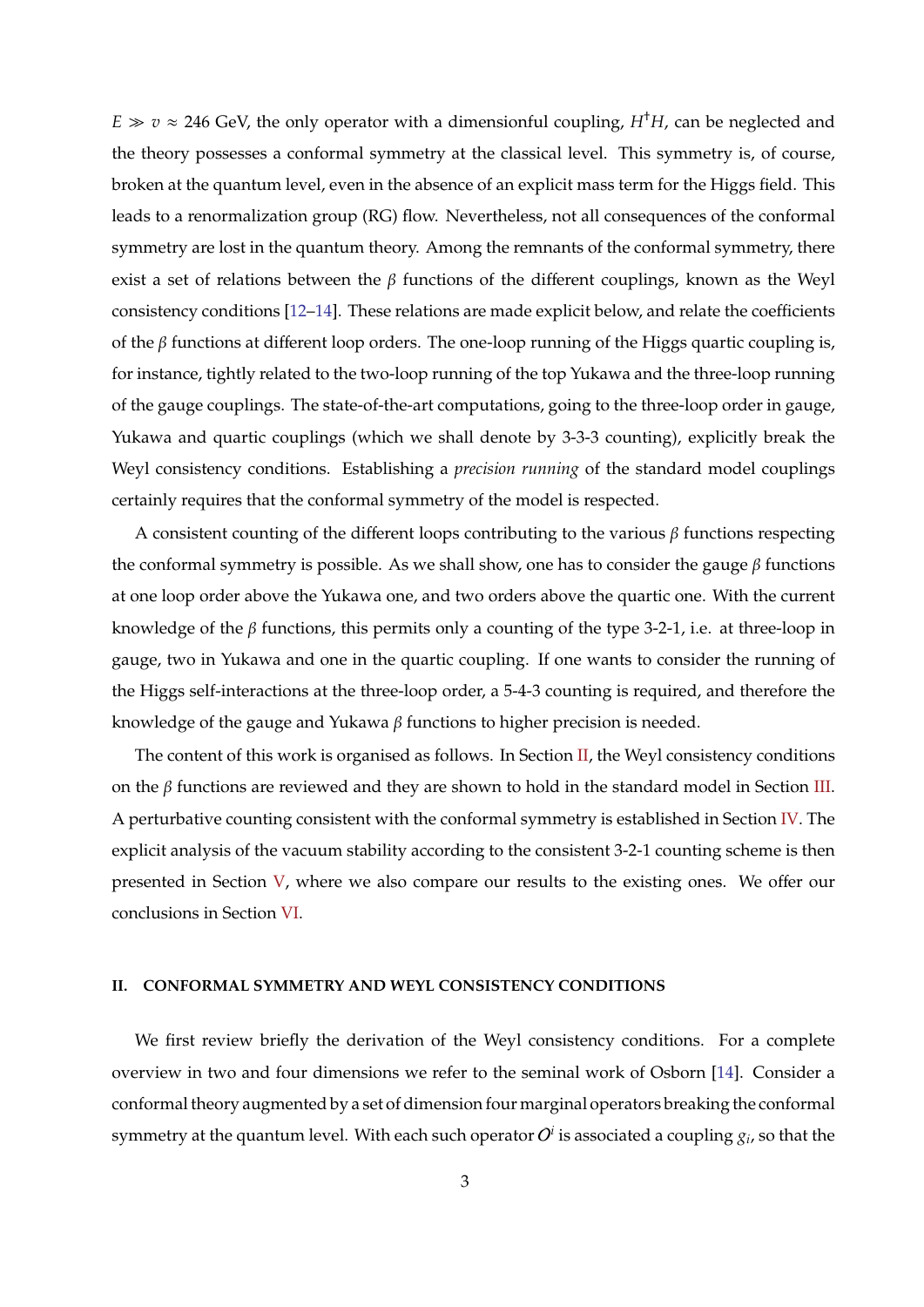Lagrangian of the theory can be summarized as

$$
\mathcal{L} = \mathcal{L}_{CFT} + g_i O^i \,, \tag{1}
$$

where  $\mathcal{L}_{CFT}$  contains the kinetic terms for the fields of the theory. If one disregards the mass term operator of the Higgs field, the standard model belongs to this class of models. In this case, the set of couplings {*gi*} consists of the hypercharge, weak and strong couplings, the top-Yukawa and the Higgs quartic interaction,  $\{g_1, g_2, g_3, y_t, \lambda\}$ . The subleading Yukawa interactions can safely be neglected for the purpose of this work.

Keeping track of the classical conformal symmetry after the theory has been renormalized is not straightforward. A convenient way to do so is to promote, at first, the couplings to functions of space-time, i.e.  $g_i = g_i(x)$ , and to work in an arbitrary curved background. Under these assumptions, a conformal transformation of the space-time metric  $\gamma_{\mu\nu}\to e^{2\sigma(x)}\gamma_{\mu\nu}$  is partially compensated by a change in the renormalized coupling as  $g_i(\mu)\to g_i(e^{-\sigma(x)}\mu)$ , up to a number of terms that vanish in the limit of flat space-time and constant couplings. This can be explicitly encoded in the infinitesimal variation of the generating functional  $W = \log \left[ \int \mathcal{D} \Phi e^{i \int d^4 x \mathcal{L}} \right]$ , parametrized as

<span id="page-4-0"></span>
$$
\Delta_{\sigma} W \equiv \int d^4x \,\sigma(x) \left( 2\gamma_{\mu\nu} \frac{\delta W}{\delta \gamma_{\mu\nu}} - \beta_i \frac{\delta W}{\delta g_i} \right) = \sigma \left( aE(\gamma) + \chi^{ij} \partial_{\mu} g_i \partial_{\nu} g_j G^{\mu\nu} \right) + \partial_{\mu} \sigma w^i \partial_{\nu} g_i G^{\mu\nu} + \dots \tag{2}
$$

where  $a$ ,  $\chi^{ij}$  and  $\omega^i$  are functions of the renormalized couplings,  $\beta_i$  denotes the  $\beta$  function associated to the coupling  $g_i$ ,  $E(\gamma) = R^{\mu\nu\rho\sigma} R_{\mu\nu\rho\sigma} - 4R^{\mu\nu} R_{\mu\nu} + R^2$  is the Euler density and  $G^{\mu\nu} = R^{\mu\nu} - \frac{1}{2}$  $\frac{1}{2}\gamma^{\mu\nu}R$ is the Einstein tensor. The right-hand side of the equation contains all possible dimension-four Lorentz scalars constructed out of the metric and derivatives of the couplings, ∂µ*g<sup>i</sup>* , and only the three terms relevant to our discussion have been shown here. The functions *a*,  $\chi^{ij}$  and  $\omega^i$  are completely determined by the theory and can be explicitly computed in a perturbative expansion in the couplings *g<sup>i</sup>* . The essence of the Weyl consistency conditions is that these functions are not independent of each other. In particular, the Weyl anomaly expressed by Eq. [\(2\)](#page-4-0) is of abelian nature, and therefore must satisfy

$$
\Delta_{\sigma} \Delta_{\tau} W = \Delta_{\tau} \Delta_{\sigma} W. \tag{3}
$$

This equation gives a number of relations between the terms to the right-hand side of Eq. [\(2\)](#page-4-0), among which $1$ 

<span id="page-4-2"></span>
$$
\frac{\partial \tilde{a}}{\partial g_i} = \left( -x^{ij} + \frac{\partial w^i}{\partial g_j} - \frac{\partial w^j}{\partial g_i} \right) \beta_j,
$$
\n(4)

<span id="page-4-1"></span><sup>&</sup>lt;sup>1</sup> In the presence of dimension-three currents in the theory, a few subtleties arise in the derivation of the consistency condition [\(4\)](#page-4-2), and the β*<sup>i</sup>* must be replaced by a different quantity denoted by *B<sup>i</sup>* in Refs. [\[15,](#page-13-11) [16\]](#page-13-12). β*<sup>i</sup>* and *B<sup>i</sup>* agree however at the lowest orders in perturbation theory and we will not make a distinction between them in this work.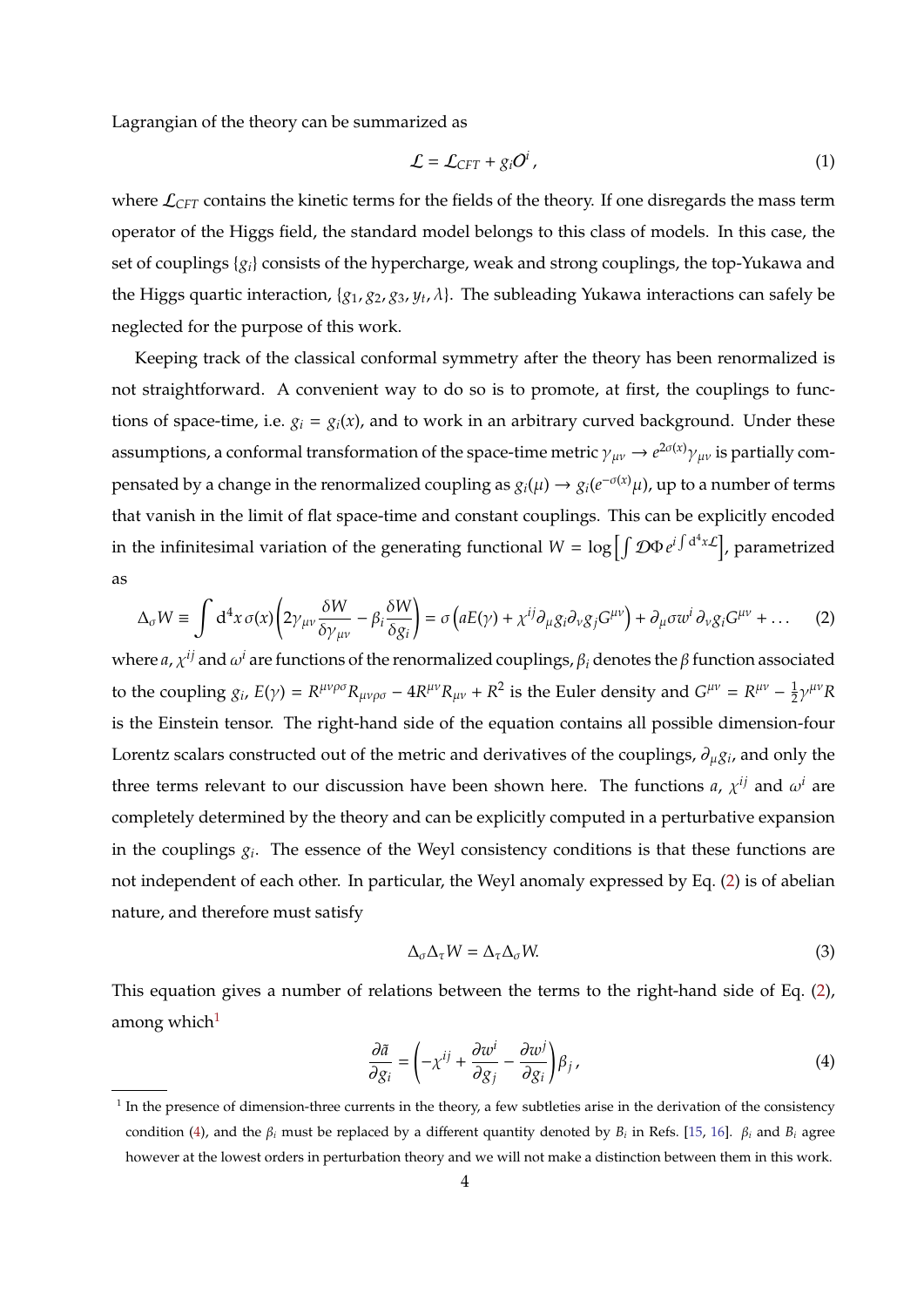where we have defined  $\tilde{a} \equiv a - w^i \beta_i$ . From this equation it follows that  $\frac{d}{d\mu} \tilde{a} = -\chi^{ij} \beta_i \beta_j$ , so that  $\tilde{a}$  is monotonically decreasing along the RG flow, provided that  $\chi$  is a positive definite matrix.  $\chi$  is indeed positive definite at lowest order in perturbation theory [\[13\]](#page-13-13), however not necessarily beyond this order (see e.g. Ref. [\[17\]](#page-13-14)). Establishing the positivity of  $\chi$  beyond perturbation theory would immediately prove the *a*-theorem [\[18\]](#page-13-15) and the irreversibility of the RG flow in four dimensions.[2](#page-5-1) We stress that equation [\(4\)](#page-4-2) relies neither on the space dependence of the couplings nor the space-time metric. Henceforth we will work in ordinary Minkowski background.

For a generic gauge-Yukawa theory, the function *w i* turns out to be an exact one-form at the lowest orders in perturbation theory [\[13\]](#page-13-13), so that the terms involving derivatives of  $w^i$  cancel out, and we will use in the following the simplified consistency condition

$$
\frac{\partial \tilde{a}}{\partial g_i} = -\beta^i, \qquad \beta^i \equiv \chi^{ij} \beta_j.
$$
 (5)

 $\chi^{ij}$  can be seen as a metric in the space of couplings, used in this case to raise and lower latin-indices. The fact that all  $\beta$  functions can be derived from the same quantity  $\tilde{a}$  has profound implications. The flow generated by the modified  $\beta$  functions  $\beta^i$  is a gradient flow, implying in particular

<span id="page-5-2"></span>
$$
\frac{\partial \beta^j}{\partial g_i} = \frac{\partial \beta^i}{\partial g_j},\tag{6}
$$

which gives relations between the  $\beta$  functions of different couplings. These consistency conditions can be used as a check of a known computation, but could, in principle, also be used to determine some unknown coefficients at a higher loop order in perturbation theory.

## <span id="page-5-0"></span>**III. THE WEYL CONSISTENCY CONDITIONS IN THE STANDARD MODEL**

We now specialize the above conditions to the important case of the standard model of particle interactions. The couplings we consider are the gauge couplings, the top-Yukawa and the quartic interaction of the Higgs field. Due to the nature of the perturbative corrections it is convenient to redefine the coupling set  ${g_i}$  as  ${\alpha_1, \alpha_2, \alpha_3, \alpha_t, \alpha_{\lambda}}$ , where

$$
\alpha_1 = \frac{g_1^2}{(4\pi)^2}, \quad \alpha_2 = \frac{g_2^2}{(4\pi)^2}, \quad \alpha_3 = \frac{g_3^2}{(4\pi)^2}, \quad \alpha_t = \frac{y_t^2}{(4\pi)^2}, \quad \alpha_\lambda = \frac{\lambda}{(4\pi)^2} \,. \tag{7}
$$

As explained above,  $g_1$ ,  $g_2$ ,  $g_3$  are the  $U(1)_Y$ ,  $SU(2)_w$  and  $SU(3)_c$  gauge couplings respectively. Similarly, we denote by  $\beta_1$ ,  $\beta_2$ ,  $\beta_3$ ,  $\beta_t$  and  $\beta_\lambda$  their respective  $\beta$  function, defined as  $\beta_i \equiv \mu^2 \frac{d\alpha_i}{d\mu^2}$  $rac{u\alpha_i}{d\mu^2}$ . At

<span id="page-5-1"></span><sup>&</sup>lt;sup>2</sup> Using analyticity arguments, it was shown recently that the function  $\tilde{a}$  in the UV is bigger than in the IR [\[19,](#page-13-16) [20\]](#page-13-17). However, this method does not permit to draw any conclusions on the behaviour of  $\tilde{a}$  along the RG flow.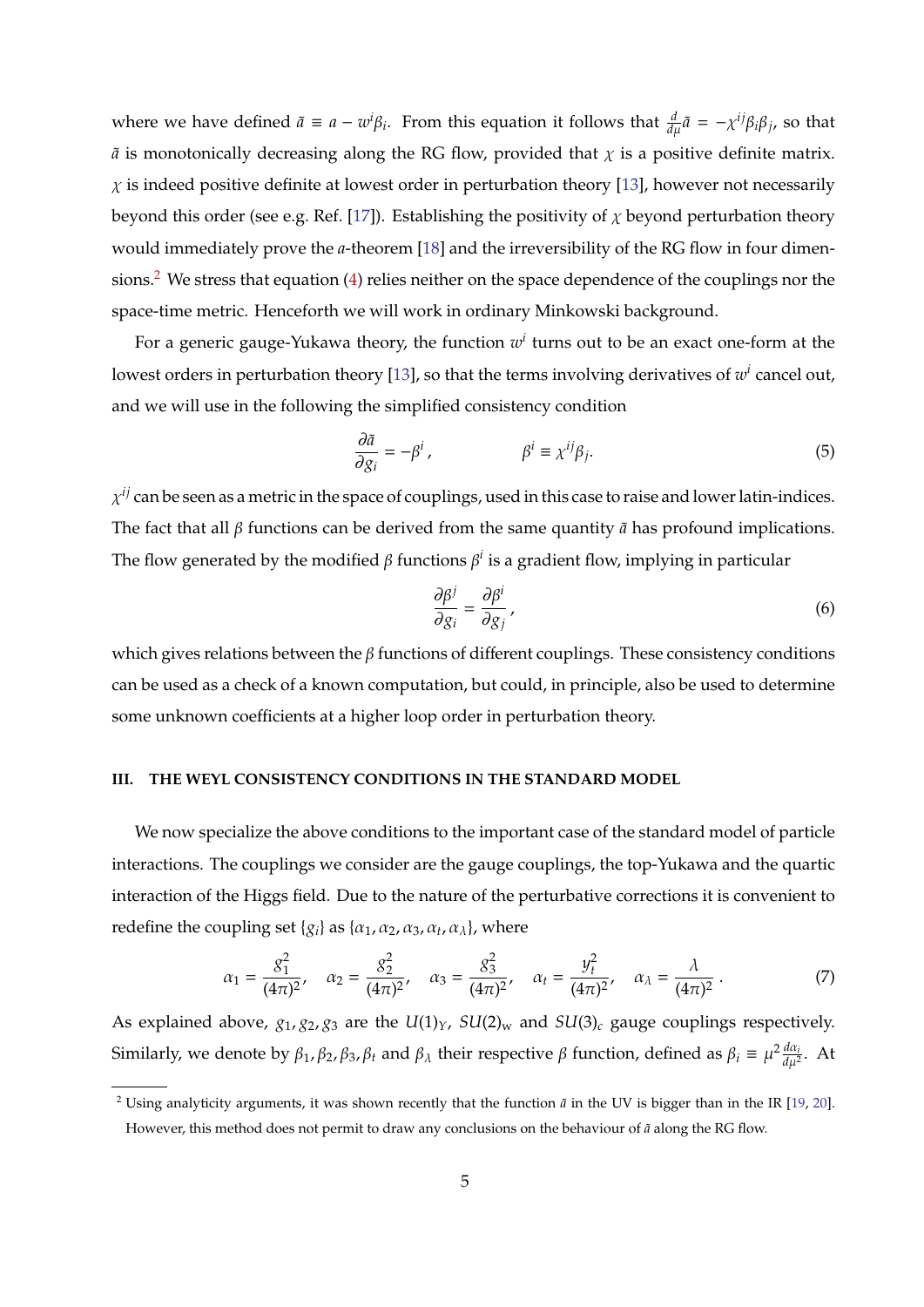leading order in the couplings, the matrix  $\chi$  is diagonal, and reads [\[13\]](#page-13-13)

<span id="page-6-1"></span>
$$
\chi = \text{diag}\left(\frac{1}{\alpha_1^2}, \frac{3}{\alpha_2^2}, \frac{8}{\alpha_3^2}, \frac{2}{\alpha_t}, 4\right).
$$
 (8)

One finds that any gauge  $\beta^g$  compared to the original  $\beta_g$  features two powers fewer in  $\alpha_g$ ; the Yukawa β<sup>t</sup> is related to β<sub>t</sub> with one less power of  $\alpha_t$  while β<sup>λ</sup> carries the same powers in  $\alpha_\lambda$  as β<sub>λ</sub>.

The condition [\(6\)](#page-5-2) therefore plays an important role, since it relates coefficients of different  $β$  functions at different loop order. Explicitly, the lowest order consistency conditions that we obtain are

$$
2\frac{\partial}{\partial \alpha_t} \beta_\lambda = \frac{\partial}{\partial \alpha_\lambda} \left(\frac{\beta_t}{\alpha_t}\right) + O\left(\alpha_i^2\right) \tag{9}
$$

<span id="page-6-0"></span>
$$
4\frac{\partial}{\partial \alpha_1} \beta_\lambda = \frac{\partial}{\partial \alpha_\lambda} \left(\frac{\beta_1}{\alpha_1^2}\right) + O\left(\alpha_i^2\right) \tag{10}
$$

$$
\frac{4}{3}\frac{\partial}{\partial \alpha_2} \beta_\lambda = \frac{\partial}{\partial \alpha_\lambda} \left(\frac{\beta_2}{\alpha_2^2}\right) + O\left(\alpha_i^2\right) \tag{11}
$$

$$
2\frac{\partial}{\partial \alpha_1} \left( \frac{\beta_t}{\alpha_t} \right) = \frac{\partial}{\partial \alpha_t} \left( \frac{\beta_1}{\alpha_1^2} \right) + O\left( \alpha_i^2 \right)
$$
 (12)

$$
\frac{2}{3}\frac{\partial}{\partial \alpha_2} \left(\frac{\beta_t}{\alpha_t}\right) = \frac{\partial}{\partial \alpha_t} \left(\frac{\beta_2}{\alpha_2^2}\right) + O\left(\alpha_i^2\right)
$$
\n(13)

$$
\frac{1}{4}\frac{\partial}{\partial \alpha_3} \left(\frac{\beta_t}{\alpha_t}\right) = \frac{\partial}{\partial \alpha_t} \left(\frac{\beta_3}{\alpha_3^2}\right) + O\left(\alpha_i^2\right)
$$
\n(14)

$$
\frac{1}{3}\frac{\partial}{\partial \alpha_2} \left(\frac{\beta_1}{\alpha_1^2}\right) = \frac{\partial}{\partial \alpha_1} \left(\frac{\beta_2}{\alpha_2^2}\right) + O\left(\alpha_i^2\right)
$$
\n(15)

$$
\frac{1}{8} \frac{\partial}{\partial \alpha_3} \left( \frac{\beta_1}{\alpha_1^2} \right) = \frac{\partial}{\partial \alpha_1} \left( \frac{\beta_3}{\alpha_3^2} \right) + O\left( \alpha_i^2 \right)
$$
(16)

$$
\frac{3}{8} \frac{\partial}{\partial \alpha_3} \left( \frac{\beta_2}{\alpha_2^2} \right) = \frac{\partial}{\partial \alpha_2} \left( \frac{\beta_3}{\alpha_3^2} \right) + O\left( \alpha_i^2 \right)
$$
 (17)

We can now proceed to test these relations for the standard model  $\beta$  functions. We take them from Ref. [\[2,](#page-13-0) [5,](#page-13-3) [21\]](#page-13-18), without using the *SU*(5) normalisation for the hypercharge: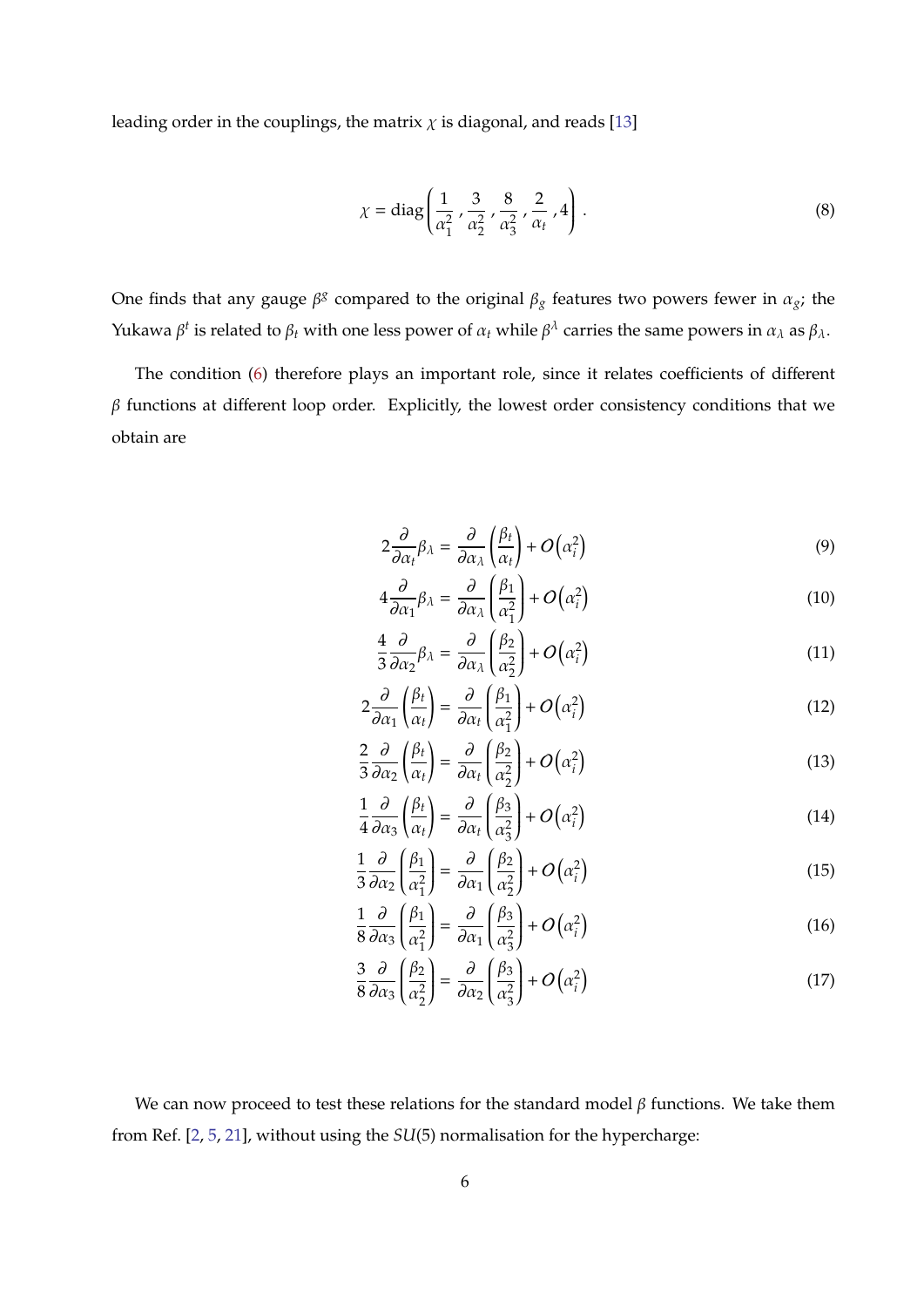$$
\beta_{1} = 2\alpha_{1}^{2}\left\{\frac{1}{12} + \frac{10n_{G}}{9} + \left(\frac{1}{4} + \frac{95n_{G}}{54}\right)\alpha_{1} + \frac{3}{4} + \frac{n_{G}}{2}\right\alpha_{2} + \frac{22n_{G}}{9}\alpha_{3} + \left(\frac{163}{1152} - \frac{145n_{G}}{81} - \frac{5225n_{G}^{2}}{1488}\right)\alpha_{1}^{2}
$$
\n
$$
+ \left(\frac{87}{64} - \frac{7n_{G}}{72}\right)\alpha_{1}\alpha_{2} - \frac{137n_{G}}{162}\alpha_{1}\alpha_{3} + \left(\frac{340}{384} + \frac{83n_{G}}{36} - \frac{11n_{G}^{2}}{18}\right)\alpha_{2}^{2} + \left(\frac{1375n_{G}}{54} - \frac{242n_{G}^{2}}{81}\right)\alpha_{3}^{2} - \frac{n_{G}}{6}\alpha_{2}\alpha_{3}
$$
\n
$$
+ \alpha_{1}\left(-\frac{17}{12} - \frac{2827}{576}\alpha_{1} - \frac{785}{64}\alpha_{2} - \frac{29}{6}\alpha_{3} + \left(\frac{133}{32} + \frac{101n_{G}}{16}\right)\alpha_{1}\right\} + \alpha_{3}\left(\frac{3}{4}\alpha_{1} + \frac{3}{4}\alpha_{2} - \frac{3}{2}\alpha_{3}\right)\right\},\newline F_{4}, (12)
$$
\n
$$
\beta_{2} = 2\alpha_{2}^{2}\left\{-\frac{43}{12} + \frac{2n_{G}}{3} + \left(\frac{1}{4} + \frac{n_{G}}{6}\right)\alpha_{1} + \left(-\frac{259}{12} + \frac{49n_{G}}{6}\right)\alpha_{2} + \frac{2n_{G}\alpha_{3}}{E_{4}, (10)} + \left(\frac{163}{1152} - \frac{35n_{G}}{54} - \frac{55n_{G}^{2}}{162}\right)\alpha_{1}^{2}
$$
\n
$$
+ \left(\frac{187}{64} + \frac{13n_{G}}{24}\right)\alpha_{1}\alpha_{2} - \frac{n_{G}}{1
$$

<span id="page-7-0"></span>Here  $n_G$  is the number of generations which we set to 3 and  $n_t$  is the number of top quarks, i.e. one. Note that although we considered the gauge  $\beta$  functions to three loops, we show only the two-loop top Yukawa and the one-loop Higgs quartic β functions. This, as we will demonstrate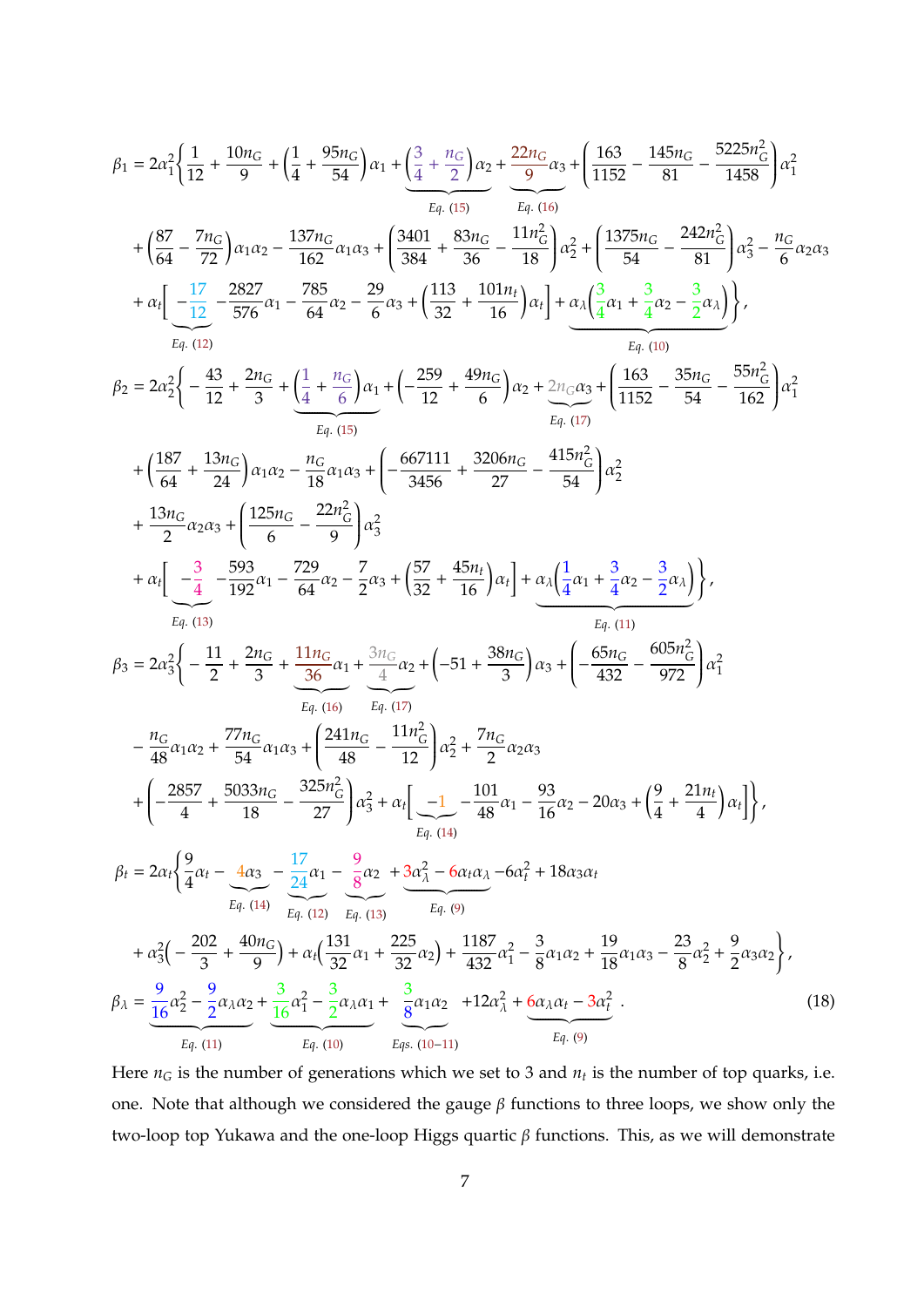momentarily, leads to a Weyl consistent expansion in the couplings up to  $O(\alpha_i^3)$ *i* ).

To help the reader immediately identify the terms in the  $\beta$  functions that must satisfy the Weyl consistency conditions given in Eqs. [\(9-17\)](#page-6-0), we have color-coded the contributions. Furthermore, beneath each relevant term we have noted the equation number of the Weyl consistency condition it refers to. Specifically, the red color is associated to Eq [\(9\)](#page-6-0), green to Eq. [\(10\)](#page-6-0), blue to Eq. [\(11\)](#page-6-0), cyan to Eq. [\(12\)](#page-6-0), magenta to Eq. [\(13\)](#page-6-0), orange to Eq. [\(14\)](#page-6-0), purple to Eq. [\(15\)](#page-6-0), brown to Eq. [\(16\)](#page-6-0), and finally gray to Eq. [\(17\)](#page-6-0). Note that the term  $\frac{3}{8}a_1a_2$  in  $\beta_\lambda$  enters into both Eq. [\(10\)](#page-6-0) and Eq. [\(11\)](#page-6-0).

This illustrates that the one-loop coefficients of the quartic  $\beta_{\lambda}$ -function is related to the two-loop coefficient of the Yukawa  $\beta_t$ -function, and to the three-loop  $\beta$  functions of the electroweak gauge couplings. Restricting the computation to these orders, namely adopting a 3-2-1 loop counting in the gauge, Yukawa and quartic β functions, corresponds to a truncation of the function  $\tilde{a}$  at order  $\alpha_i^3$  $\frac{3}{i}$ . For illustration, we show the terms in the function  $\tilde{a}$  which contribute to the one-loop quartic  $β<sub>λ</sub>$ -function:

$$
-\tilde{a} = \dots + \underbrace{\frac{9}{4} \alpha_2^2 \alpha_\lambda - 9 \alpha_\lambda^2 \alpha_2}_{Eq. (11)} + \underbrace{\frac{3}{4} \alpha_1^2 \alpha_\lambda - 3 \alpha_\lambda^2 \alpha_1}_{Eq. (10)} + \underbrace{\frac{3}{2} \alpha_1 \alpha_2 \alpha_\lambda}_{Eqs. (10-11)} + 16 \alpha_\lambda^3 + \underbrace{12 \alpha_\lambda^2 \alpha_t - 12 \alpha_t^2 \alpha_\lambda}_{Eq. (9)} + \dots \qquad (19)
$$

#### <span id="page-8-0"></span>**IV. A CONSISTENT PERTURBATIVE EXPANSION**

When considering terms in the  $\beta$  functions of higher order than the ones present in Eq. [\(18\)](#page-7-0), one implicitly includes in the function  $\tilde{a}$  terms of order  $\alpha_i^4$  $\frac{4}{i}$  or higher. For instance, let us study a typical two-loop term in the quartic β function,

<span id="page-8-2"></span>
$$
\beta_{\lambda} = \ldots + \frac{45}{4} \alpha_2 \alpha_t \alpha_{\lambda} + \ldots \,. \tag{20}
$$

It originates from a term of the form  $\alpha_2 \alpha_t \alpha_\lambda^2$  $\frac{2}{\lambda}$  in  $\tilde{a}$ , whose presence demands a term of order  $\alpha_2\alpha_t\alpha_\lambda^2$ λ in  $\beta_t$ , which only appears at the three-loop level, and another of order  $\alpha_2^2$  $rac{2}{2}α_t α_\lambda^2$  $\frac{2}{\lambda}$  in  $\beta_2$ , which is a four-loop term.<sup>[3](#page-8-1)</sup> When truncating all  $β$  functions to three loops, the absence of these terms explicitly violates the Weyl consistency conditions.

Our point in this paper is that for any analysis requiring the running of different couplings, a consistent perturbative expansion must be adopted in the function  $\tilde{a}$ , from which the counting of couplings in the various  $\beta$  functions should then be derived. Truncating  $\tilde{a}$  to order  $\alpha_i^3$  $\frac{3}{i}$  corresponds to the 3-2-1 counting mentioned above. Similarly, truncations at order  $\alpha_i^4$  $\frac{4}{i}$  or  $\alpha_i^5$  $\frac{5}{i}$  in  $\tilde{a}$  yield respectively

<span id="page-8-1"></span> $3$  It is important to note, however, that one cannot simply infer the form of these terms directly from Eq. [\(20\)](#page-8-2), since the metric  $\chi^{ij}$  contains corrections of higher order in  $\alpha_i$ , not shown in Eq. [\(8\)](#page-6-1). Some of these corrections have been computed in Ref. [\[13\]](#page-13-13).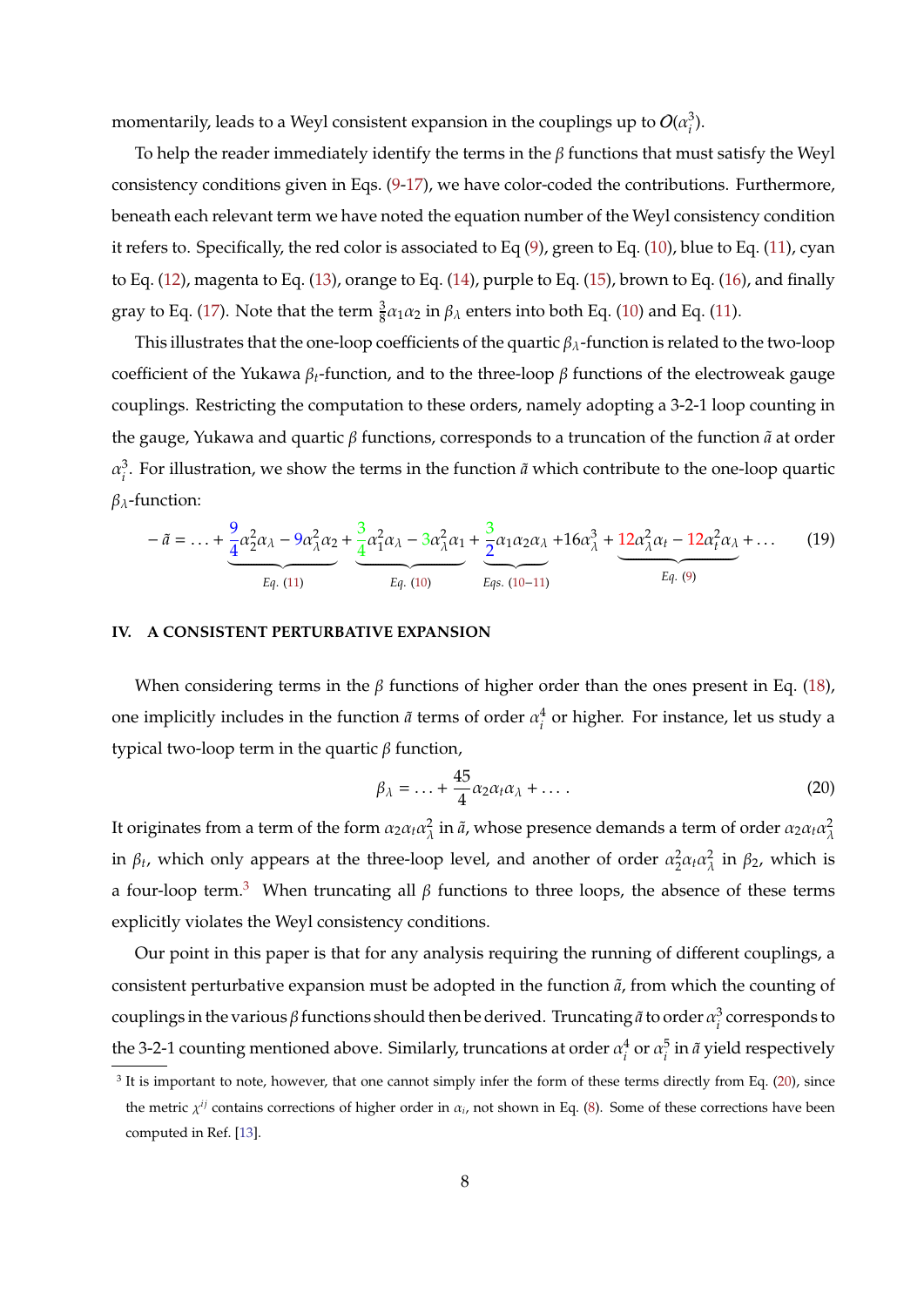the 4-3-2 or 5-4-3 Weyl-consistent countings. If, for instance, the NNLO effects are included for the quartic β function [\[9\]](#page-13-7), then the 5-4-3 counting should be adopted. This requires an additional theoretical effort to compute the gauge and Yukawa β functions to the corresponding order. The key point for any renormalization group analysis, as shown above, is that the  $β$  functions are linked through  $\tilde{a}$ . This implies that any perturbative truncation made at the level of  $\tilde{a}$  will be consistent. Conversely if the truncation is made at the level of the  $\beta$  functions unphysical features may well appear [\[22\]](#page-13-19).

## <span id="page-9-0"></span>**V. VACUUM STABILITY ANALYSIS**

The analysis of the vacuum stability requires the knowledge of the effective potential of the model at hand. The standard model effective potential is known up to two loops. Its explicit form is given in the appendix of Ref. [\[9\]](#page-13-7). For large field values  $\phi \gg v = 246$  GeV, the potential is very well approximated by its RG-improved tree-level expression,

$$
V_{\text{eff}}^{\text{tree}} = \frac{\lambda(\mu)}{4} \phi^4 \ . \tag{21}
$$

with  $\mu = O(\phi)$ . Therefore if one is simply interested in the condition of absolute stability of the potential, it is possible to study the RG evolution of  $\lambda$  and determine the largest scale  $\Lambda < M_{pl}$ , with *Mpl* the Planck scale, above which the coupling becomes negative.

We now compare the RG evolution of the standard model Higgs quartic coupling within the 3-2-1 Weyl consistent counting to the 3-3-3 counting.<sup>[4](#page-9-1)</sup> The RG evolution of the standard model Higgs-self interaction coupling in both counting schemes is shown in Fig. [1.a,](#page-10-0) where we used the PDG value for the top mass  $M_t = 173.5 \pm 1.4$  GeV [\[23\]](#page-13-20) and the CMS measurement of the Higgs mass,  $M_H = 125.7 \pm 0.6$  GeV [\[24\]](#page-13-21). We observe that in both counting schemes  $\lambda$  crosses zero at the scale  $\Lambda \approx 10^{10}$  GeV, although the crossing happens at a slightly lower scale in the 3-2-1 counting.

However, an accurate determination of the scale  $\Lambda$  has to take into account the full structure of the Higgs potential. As was shown in [\[25,](#page-13-22) [26\]](#page-13-23), one can always define an effective coupling  $\lambda_{\text{eff}}$ such that for  $\phi \gg v$  the effective potential assumes the form

$$
V_{\rm eff} = \frac{\lambda_{\rm eff}(\mu)}{4} \phi^4 \,. \tag{22}
$$

The explicit expression for  $\lambda_{\text{eff}}$ , up to two-loop order, can be found in [\[9\]](#page-13-7). Within the 3-2-1 counting scheme, we have to take into account  $\lambda_{\text{eff}}$  only to one-loop order, which is consistent with the oneloop running of the quartic coupling. On the other hand for the 3-3-3 scheme we keep the full

<span id="page-9-1"></span><sup>&</sup>lt;sup>4</sup> For the 3-3-3 counting scheme we use the state-of-the-art three-loop standard model  $\beta$  functions Refs.[\[2,](#page-13-0) [4–](#page-13-2)[7,](#page-13-4) [21\]](#page-13-18).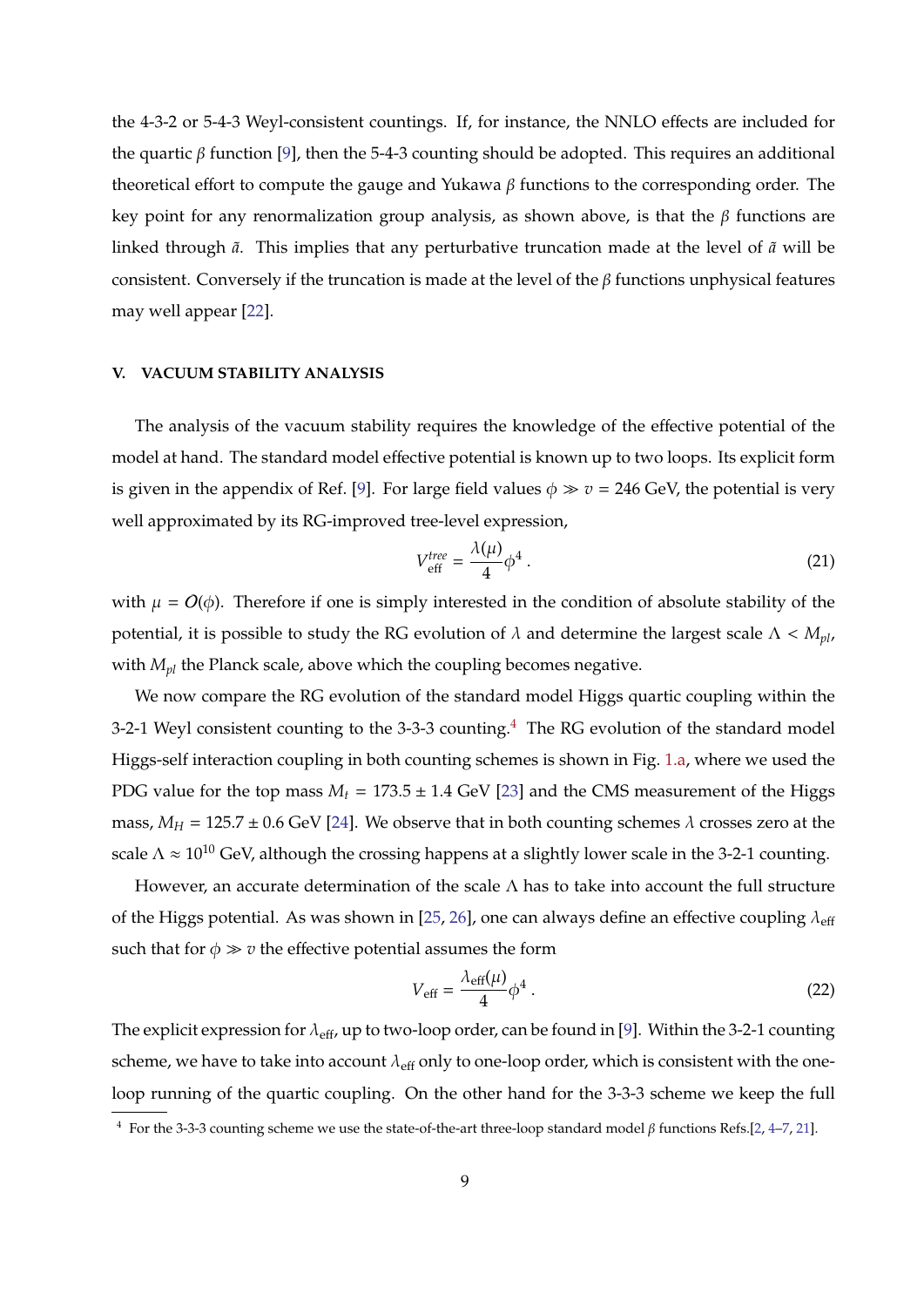<span id="page-10-0"></span>

FIG. 1.a RG evolution of the standard model Higgs quartic coupling. We indicate with  $\lambda_{333}$  ( $\lambda_{321}$ ) the evolution of the  $\lambda$  coupling according to the 3-3-3 (3-2-1) scheme.



<span id="page-10-1"></span>FIG. 1.b RG evolution of the effective standard model Higgs quartic coupling. We indicate with  $\lambda_{\text{eff}}^{333}$  ( $\lambda_{\text{eff}}^{321}$ ) the evolution of the  $\lambda_{\text{eff}}$  coupling according to the 3-3-3 (3-2-1) scheme.

two-loop expression. The direct comparison between the running of the effective quartic couplings in the two schemes is shown in Fig. [1.b.](#page-10-1) We note a pattern very similar to the one for  $\lambda$  given in Fig. [1.a.](#page-10-0) The difference is, however, that the scale where  $\lambda_{\text{eff}}$  crosses zero is roughly one order of magnitude larger,  $\Lambda \approx 10^{11}$ GeV.

We have also studied the possibility that the standard model is in a metastable vacuum that may in principle decay at a later time. However, if the time it takes for the vacuum to decay is longer than the lifetime of the universe, this is not of immediate concern. To illustrate the situation we have plotted the stability of the standard model as a function of the top and Higgs masses (see Fig. [2\)](#page-11-1). The criterion for stability is that the quartic coupling is positive at least all the way to the Planck scale. On the other hand, for metastability we must require that the probability (with certain standard approximations, see [\[27\]](#page-13-24) for details) of the false vacuum decaying within the lifetime of the universe is less than one. This can be expressed mathematically as

$$
\lambda(\phi) > -\frac{8\pi^2/3}{4\log[\phi T_{\mathcal{U}}e^{\gamma_E}/2]}'
$$
\n(23)

where  $T_U$  is the age of the universe and  $\gamma_E$  is the Euler-Mascheroni constant.

In addition to the vacuum stability analysis, we consider the case where the electroweak vacuum is the true ground state, but an unstable minimum exists at higher values of the Higgs field. The condition for such a second vacuum close to the point when  $\lambda_{\text{eff}}$  vanishes is the simultaneous vanishing of  $\beta_{\text{eff}} = d\lambda_{\text{eff}}/d \ln \phi$  on the new minimum. Typically these two conditions are met by lowering the value of the top mass. To verify this possibility we show in the left and right panels of Figs. [3](#page-12-1) the evolution of the quartic couplings, as done in Figs. [1.a](#page-10-0) and [1.b,](#page-10-1) but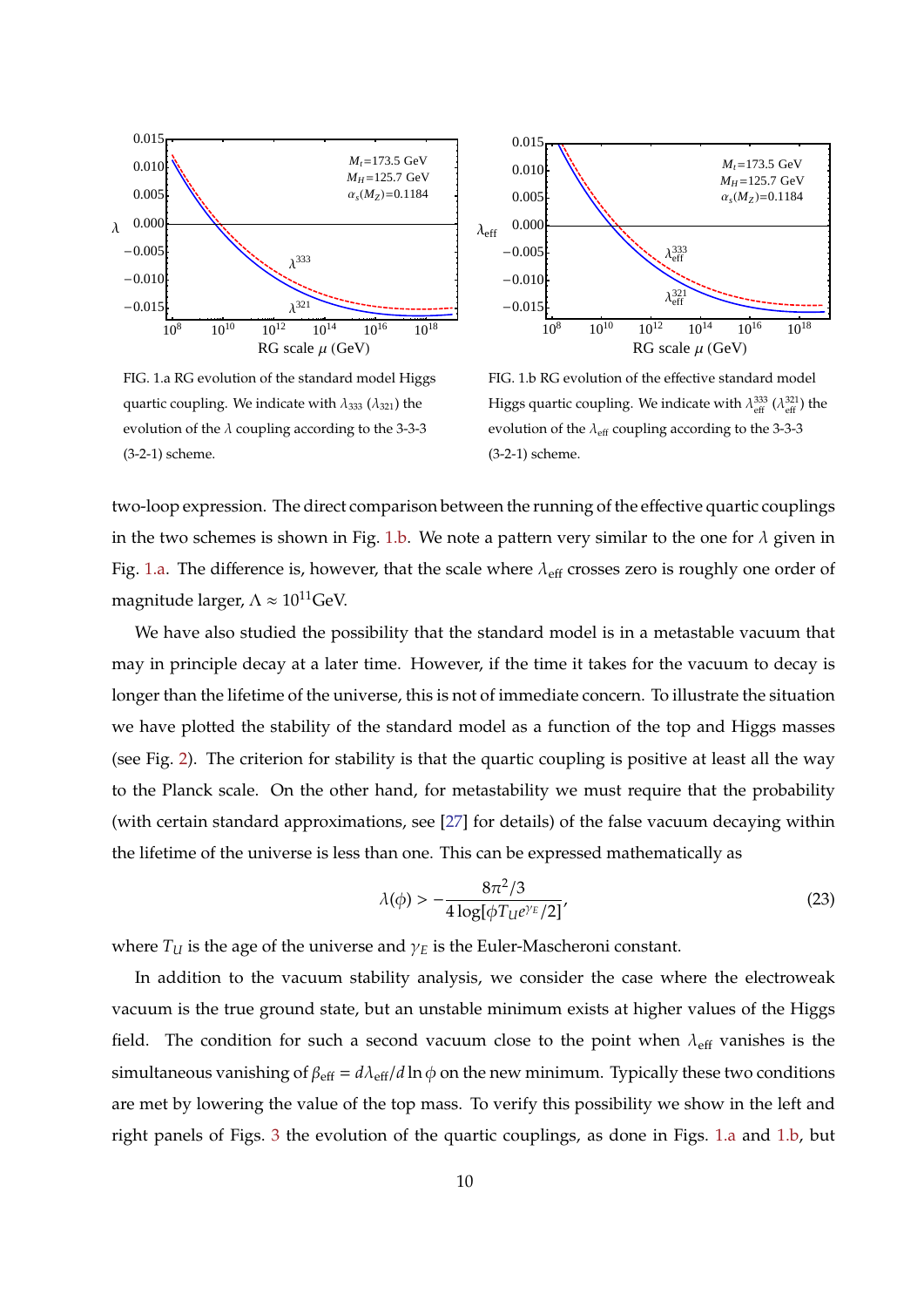

<span id="page-11-1"></span>FIG. 2. Standard model stability analysis based on the effective standard model Higgs quartic coupling. The red region indicates instability, the yellow metastability and the green absolute stability following the 3-2-1 counting. For comparison, the black lines indicate the bounds from the 3-3-3 counting. The point with error bars shows the experimental values of the top [\[23\]](#page-13-20) and Higgs [\[24\]](#page-13-21) masses. The red dashed lines show the value in GeV at which  $\lambda_{\text{eff}}^{321}$  crosses zero.

adopting a lower value of the top mass, i.e. *M<sup>t</sup>* = 171.27 GeV. It is clear from the picture, that for this value of the top mass and within the 3-3-3 counting scheme, the conditions for the existence of a second vacuum, degenerate in energy with the electroweak one, are met. Indeed, in the right panel of Fig. [3](#page-12-1) we observe that  $\lambda_{\tt eff}^{333}$ <sup>333</sup> crosses zero at  $\Lambda \approx 10^{19}$  GeV with a near zero slope, i.e.  $\beta_{\text{eff}} \approx 0$ . However, within the 3-2-1 counting scheme, the situation differs as  $\lambda_{\text{eff}}^{321}$  $\frac{321}{\text{eff}}$  crosses zero about three orders of magnitude earlier, with non-vanishing  $\beta_{\text{eff}}$ , for the same value of the top mass. We have to substantially lower the top mass to circa  $M_t \approx 171.05$  GeV in this Weyl consistent scheme to accommodate the emergence of a degenerate minimum, giving a deviation of the order  $2\sigma$  from the central value of the top mass.

### <span id="page-11-0"></span>**VI. CONCLUSIONS**

We introduced a counting scheme for the organisation of the standard model perturbative expansion preserving the Weyl consistency conditions. These important conditions stem from conformal invariance which is a property of the standard model at energies higher than the electroweak scale. They non-trivially relate the various  $\beta$  functions of the theory. We briefly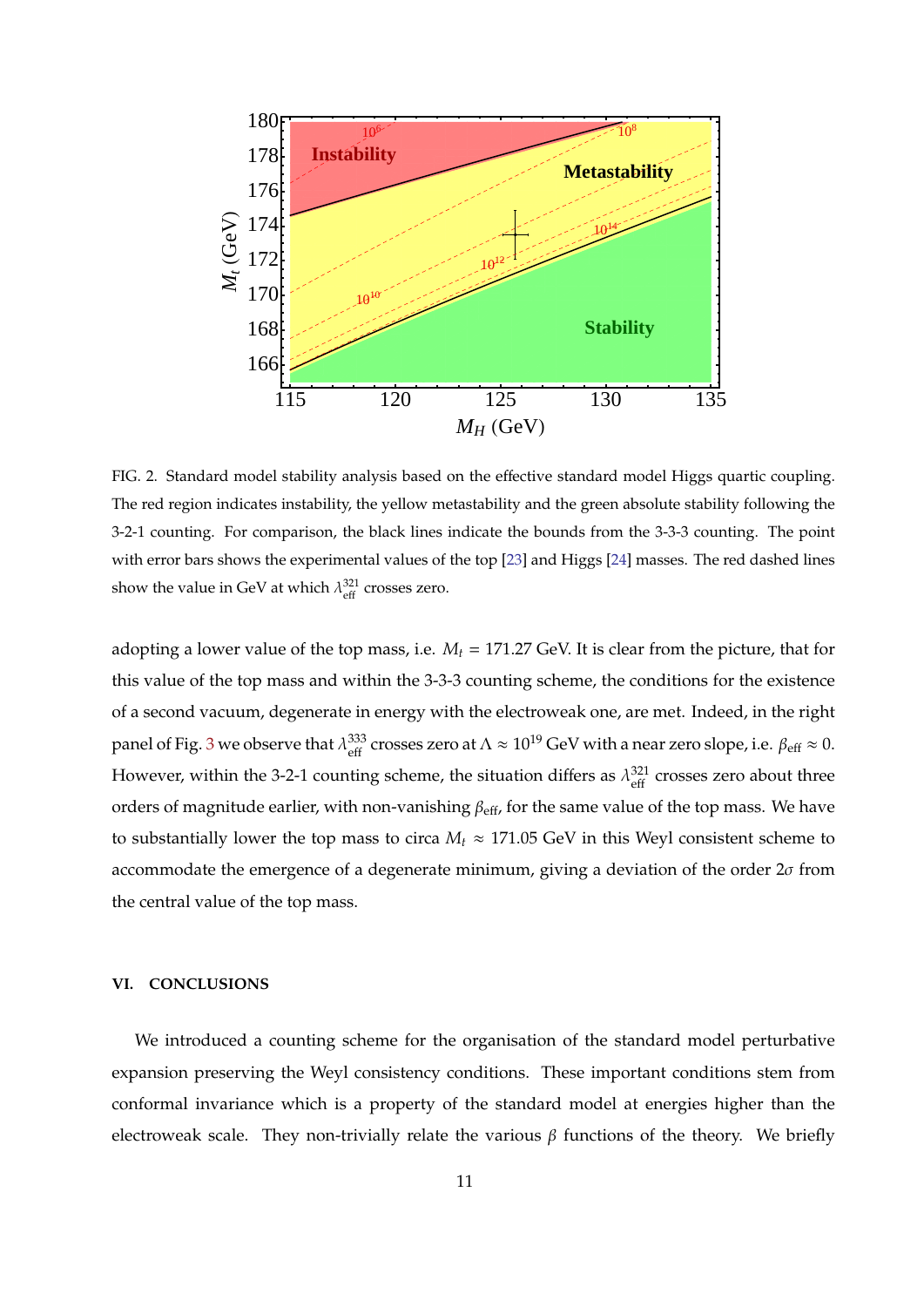

<span id="page-12-1"></span>FIG. 3. RG evolution of the (effective) standard model Higgs quartic coupling. The mass of the top is tuned such that for  $\lambda_{\text{eff}}^{333}$  the potential develops a minimum at high energy, which is degenerate with the electroweak one.

reviewed the derivation and relevance of these conditions and defined the proper counting scheme.

As a phenomenologically relevant example we investigated the vacuum stability of the standard model, by studying the running of its couplings up to the Planck scale within the new counting scheme. We showed that while the effects on the absolute stability of the model are small, sizeable effects appear when investigating the possible existence of a new unstable Higgs vacuum at high energies.

Our results show that it is crucial for estimating theoretical uncertainties to consistently go to the next-to-leading order in all of the couplings, corresponding to a 4-3-2 counting. With the current state-of-the-art computations this only requires the derivation of the four-loop gauge  $\beta$  functions.

### **Acknowledgements**

The authors would like to thank Diego Becciolini and Marco Nardecchia for stimulating discussions. The CP<sup>3</sup>-Origins centre is partially funded by the Danish National Research Foundation, grant number DNRF90.

<span id="page-12-0"></span><sup>[1]</sup> J. Elias-Miro, J. R. Espinosa, G. F. Giudice, G. Isidori, A. Riotto, *et al.*, Phys.Lett. **B709**[, 222 \(2012\),](http://dx.doi.org/10.1016/j.physletb.2012.02.013) [arXiv:1112.3022 \[hep-ph\].](http://arxiv.org/abs/1112.3022)